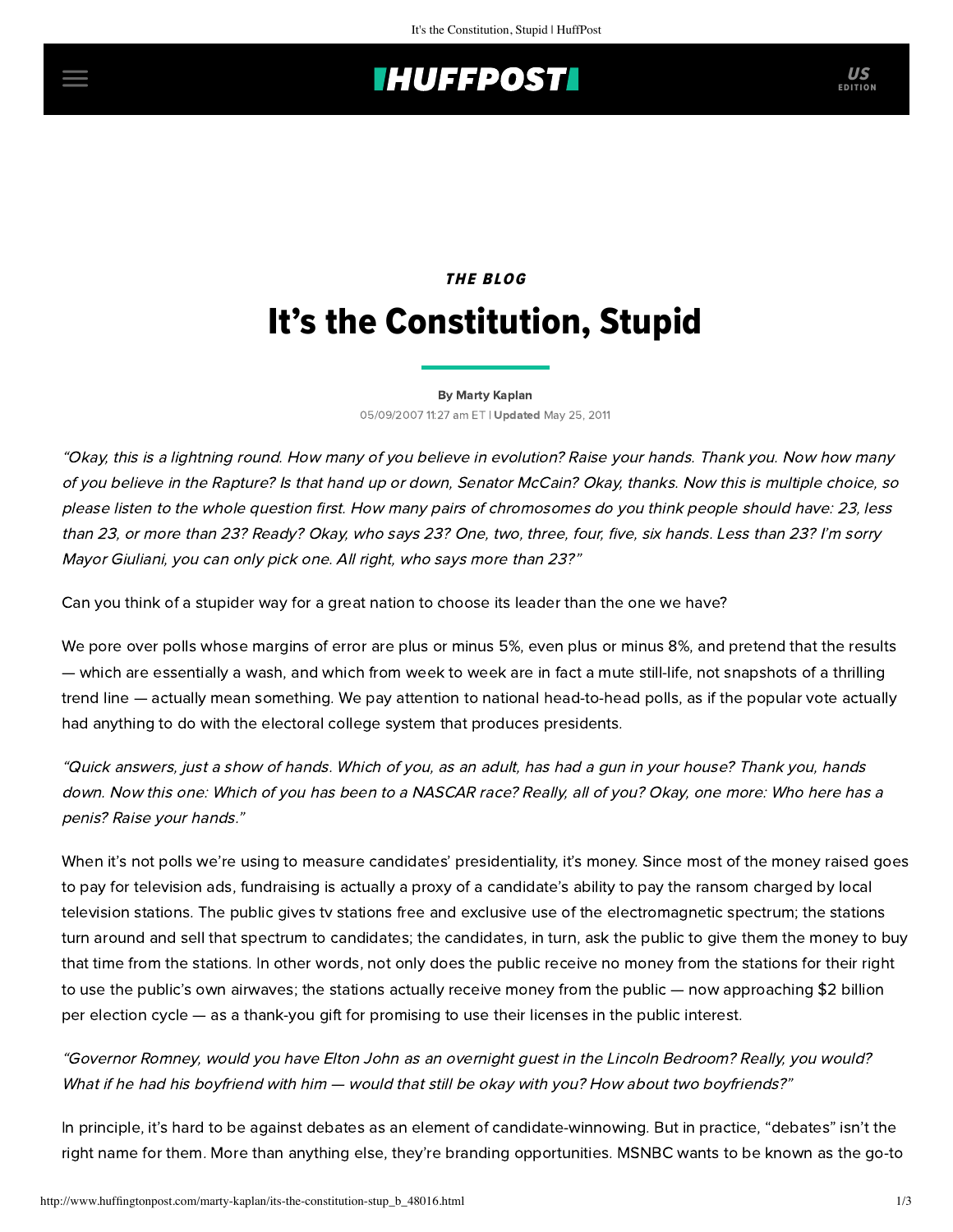### It's the Constitution, Stupid | HuffPost

place for politics. [Politico.Com](http://www.salon.com/opinion/greenwald/2007/05/04/politico_funding/index.html) — owned by Allbritton Communications, whose CEO, Fred Ryan, is chairman of the board of the Reagan library — is as eager to get brand awareness and legitimacy from political junkies as is any General Electric subsidiary. The Reagan Legacy, a nonprofit theme park, is more than delighted to lay historic, even bipartisan claim to the golden age of leadership. Colleges from South Carolina to Iowa to New Hampshire are thrilled to be acclaimed as the jewels in American higher education's crowns. For the journos who get to ask the questions, the brand equity built on these occasions would be priceless, were it not possible to monetize this exposure come contract time, which it is. And for the longshot candidates who make it onto the stage, there's always the potential to parlay the exposure into a place in the running-mate sweepstakes, or a Cabinet seat, or perhaps a book deal, or a fatter fee on the speaker's circuit, or a secure spot in the talkshow booker's rolodex, which in a post-political career can give the comforting illusion of meaning to life.

"All right, this one's for all of you, we'll go right down the line. If you knew that a terrorist was going to blow up two American cities, and your spouse was in one of those cities, and your kids were in the other one, and you could only prevent one of those cities from being destroyed, which city would that be? Let's start with you, Senator Edwards. By the way, nice haircut, dude."

Ninety-second responses and 30-second rebuttals were made in heaven for sound bites, which are the mother's milk of political coverage. They're fabulous for gags and gaffes and gut-checks. They're great for figuring out who we want to have a beer with, whose face the sun shines on, whose acting is most authentic. But "debate" is no more the right word for these performances than "reality" is the right word for reality tv.

What did we learn about George W. Bush from the Republican primary debates before the 2000 election, or from the general election debates of 2000 and 2004, that was of any use? From all those occasions put together, did we get the kind of insight into his character that would have enabled us to predict how he would dismiss a CIA warning that Bid Laden was determined to strike in the US as a cover-your-ass annoyance interrupting his August idyll in Crawford? Did the way he answered debate questions help us predict his My Pet Goat paralysis? Here's the money shot from the October 2000 campaign; how much of Iraq could be predicted from it?

GOVERNOR GEORGE W. BUSH: I'm worried about over committing our military around the world. I want to be judicious in its use. You mentioned Haiti. I wouldn't have sent troops to Haiti. I didn't think it was a mission worthwhile. It was a nation building mission. And it was not very successful. It cost us a couple billions of dollars and I'm not sure democracy is any better off in Haiti than it was before.... I'm not so sure the role of the United States is to go around the world and say this is the way it's got to be. We can help. And maybe it's just our difference in government, the way we view government. I mean I want to empower people. I want to help people help themselves, not have government tell people what to do. I just don't think it's the role of the United States to walk into a country and say, we do it this way, so should you.

The next time you hear journalists do their post-game analysis of a presidential debate, just remember what some of our best said about that moment. Here's Trudy Rubin, of the Philadelphia Inquirer, on [The NewsHour with Jim Lehrer](http://www.pbs.org/newshour/bb/politics/july-dec00/for-policy_10-12.html): "Governor Bush talked about America needing to have more humility. That I think comes from something that General Brent Scowcroft said during the Republican Convention here in Philadelphia about America being seen as too arrogant and too unilateral." Yes, Brent Scowcroft, one of the first to blow the whistle on Bush once it was too late for us to have buyer's remorse. And here's Newsweek International's Fareed Zakaria from the same program: "George W. Bush seems to believe that the Clinton administration has been too arrogant, too assertive in sort of trumpeting America's economic might, trumpeting America's military might... I think there is a sense in the Bush camp that this has